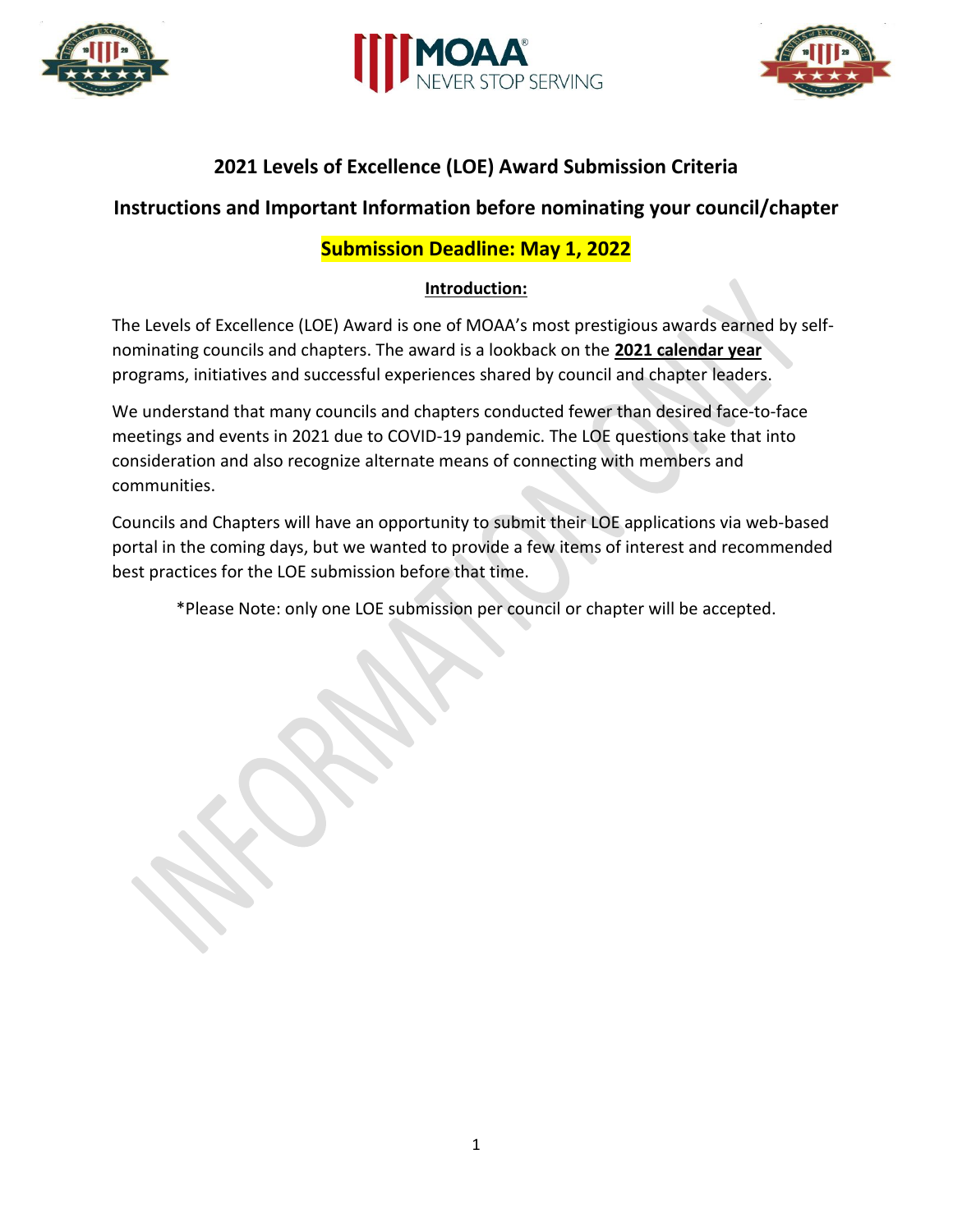





## **Evaluation Criteria:**

Councils/Chapters will be evaluated on objective and subjective criteria exhibited during 2021.

### **Objective Scoring criteria:**

• Will be obtained from MOAA's database; related updates can be made on the Committee Module (CM) until March 31, 2022.

### **Subjective Scoring criteria:**

- Based on narrative input from the user.
- A team of judges will evaluate each affiliate's Subjective input; this score will be added to the Objective Scoring in order to determine each council/chapter's total score.

### **Submission Process:**

- [Using this link,](https://www.moaa.org/content/chapters-and-councils/moaa-awards/moaa-levels-of-excellence-awards/) user will be required to create a new MOAA username and password in order to utilize the online web portal to submit an LOE entry. This username/password is separate and distinct from your MOAA username/password.
- After creating the username/password, it is recommended that you safeguard the information. This not only ensures user security, but also provides users the opportunity to save their work, make changes and go back to review answers before making their final submission.
- Please note that, although some questions may require a yes or no response, your entry will be judged on detail. We strongly recommend providing narrative answers to each question.
- We recommend users type their response in Microsoft Word or comparable program then copy-and-paste answers into the web portal for final submission.
- At the end of the application, users will be able to attach a document (i.e. addendum or cover letter), picture, or link to an article/website that they feel helps describe their accomplishments. This is **not** a mandatory field, but will be made available for those who wish to use it.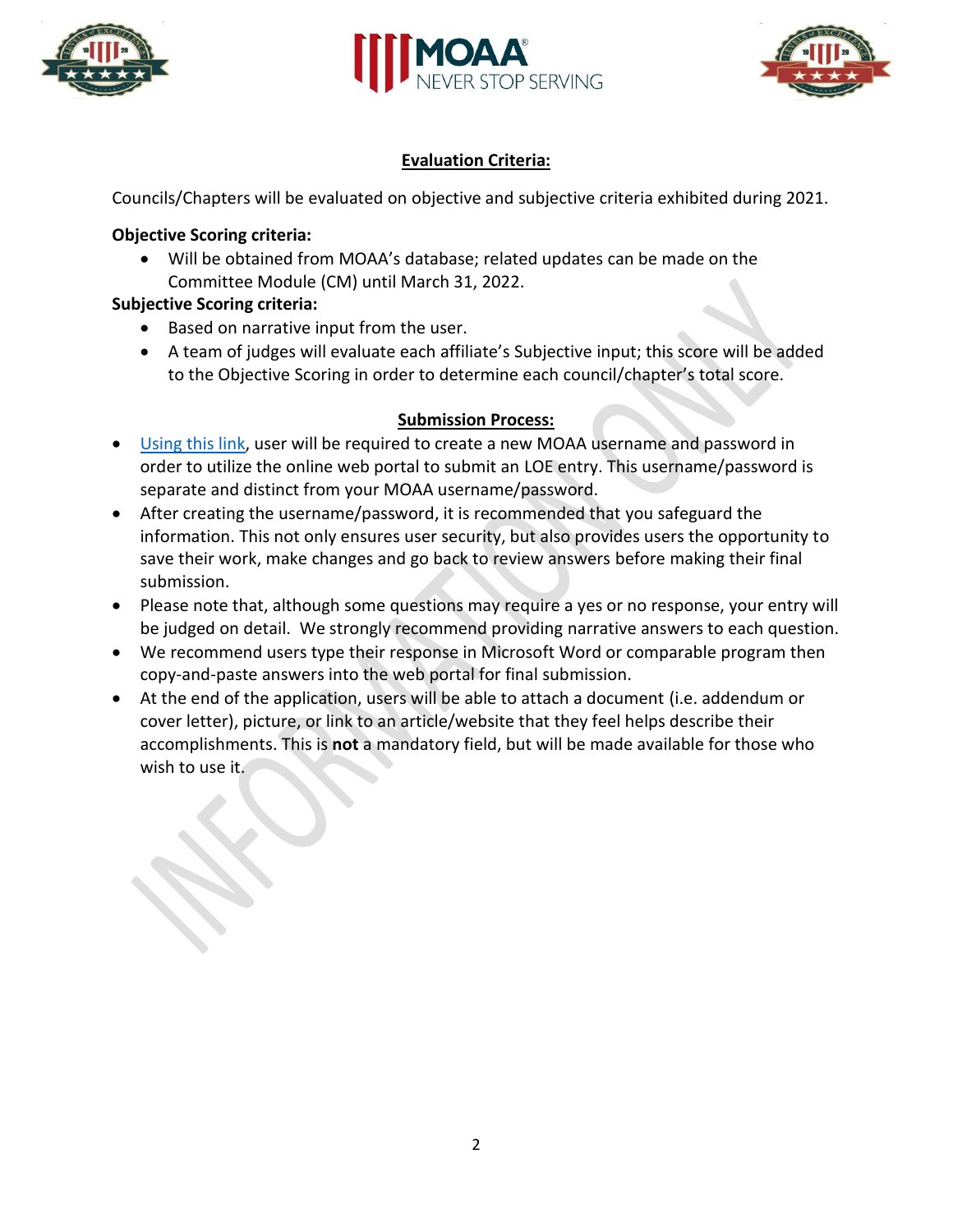





#### **Getting Started**

- **[Using this link,](https://www.moaa.org/content/chapters-and-councils/moaa-awards/moaa-levels-of-excellence-awards/) create a new User Name and Password**
	- o **Please note: Users must establish a brand new user name and password and not use a password from last year's LOE entry (if applicable).**
- **After user has initially started the LOE application, select the button to Log in as an Existing User.**
- **If user forgets the User Name or Password recently established, send an email to [chapters@moaa.org.](mailto:chapters@moaa.org) Your user name/password will be reset and you will receive an email confirming that you can go back to the LOE portal to sign in.**

**Before beginning your LOE application Subjective narrative responses, user must complete these three steps:**

#### **Step 1: Establish a User Name / Password**

| Create a new User Name and Password | <b>Existing User login</b> |
|-------------------------------------|----------------------------|
| User Name:                          | <b>User Name:</b>          |
| Password:                           | Password:                  |

**Step 2: Provide your own and the chapter president's contact information**

**User will add their name and contact information. Next, User will add the chapter president's name and contact information. After completing the LOE submission, a copy of the submission will be sent to the User and the chapter president.**

| Select Council: dropdown with list of councils | Select Chapter: dropdown with list of |
|------------------------------------------------|---------------------------------------|
| will be provided.                              | chapters will be provided.            |
| <b>Council Alias / Council Name</b>            | <b>Chapter Alias / Chapter Name</b>   |

| <b>Submitting Officer's Information:</b> | <b>Council/Chapter President's Name:</b> |
|------------------------------------------|------------------------------------------|
| Position:                                | <b>Position: President</b>               |
| Rank/Service/Status (or civilian)        | <b>Rank/Service/Status (or civilian)</b> |
| Email:                                   | Email:                                   |
| Phone:                                   | Phone:                                   |

**Step 3: When you've completed steps 1 and 2, you will begin providing a narrative response to the Subjective questions. Note: User will be able to review the Objective questions on the next screen. This information will be obtained from MOAA's database and should not be submitted by the User.**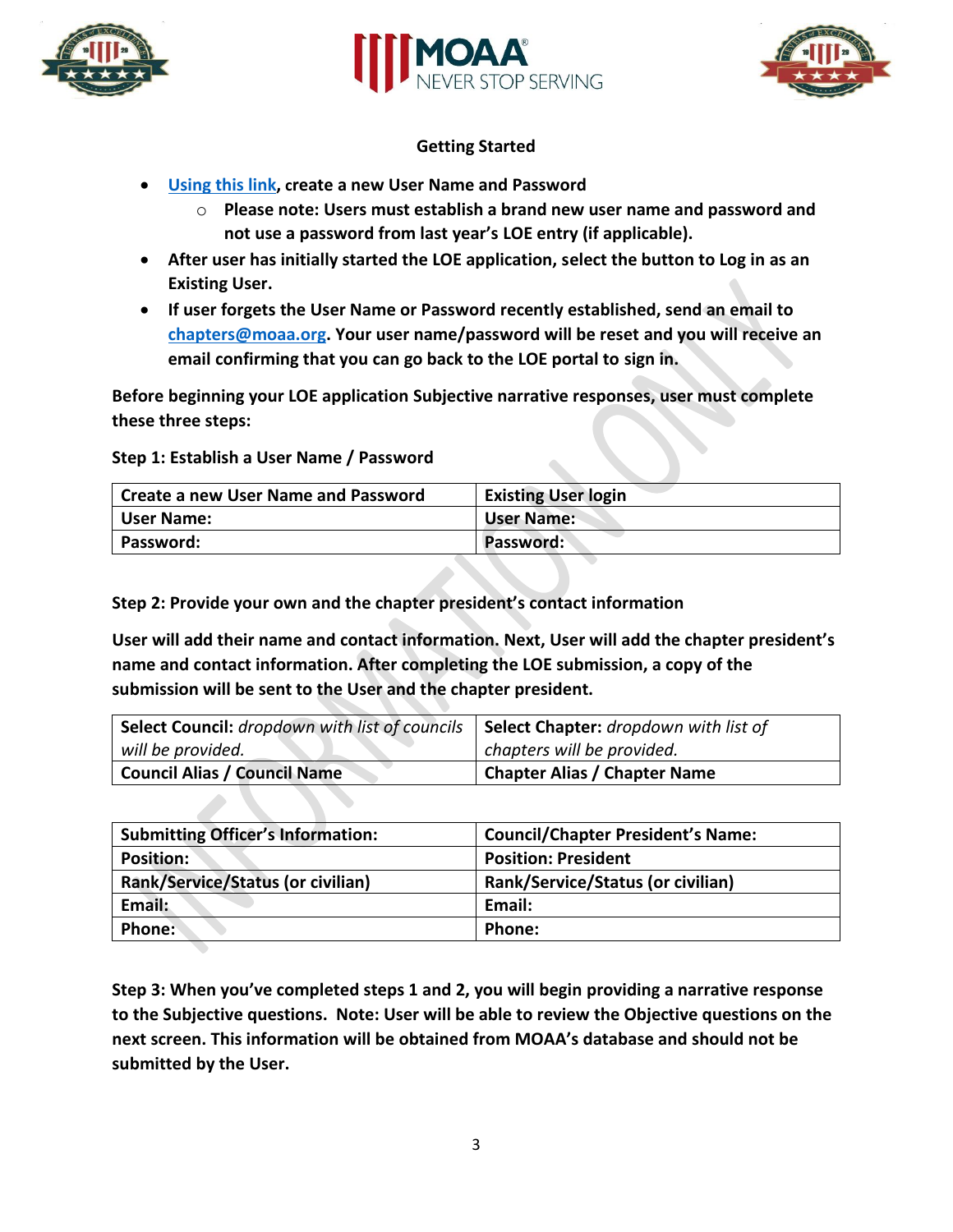





### **OBJECTIVE SCORING FOR CHAPTERS**

### **NOTE: Objective questions will not be listed on the web-based portal. This information will be obtained from MOAA's Database; CM administrators can review and assess their own data on the Committee Module (CM).**

| <b>Objective Scoring Criteria</b>                                             | <b>Possible Points</b>            |
|-------------------------------------------------------------------------------|-----------------------------------|
| 1. Key chapter officers* are members of national MOAA (spouses of current     |                                   |
| MOAA members who serve as chapter officers are exempt and will receive full   | 10                                |
| credit).                                                                      |                                   |
| 2. Percent of membership who are members of national MOAA                     | $95\% - 100\% = 15$ points        |
| $95\% - 100\% = 15$ points                                                    | $80\% - 94\% = 5$ points          |
| $80\% - 94\% = 5$ points                                                      | 79 and below $= 0$ points         |
| 79 and below = 0 points                                                       |                                   |
| 3. CM Administrator accessed Committee Module during year of competition.     | 10                                |
| 4. Chapter has a designated Legislative Chair/Liaison in the national MOAA    |                                   |
| database (CM) who is opted-in to receive The MOAA Newsletter, and has         | 15                                |
| selected Advocacy.                                                            |                                   |
| 5. Chapter has a designated Membership Chair in the national MOAA database    | 10                                |
| $(CM)$ .                                                                      |                                   |
| 6. Chapter has a designated Surviving Spouse Liaison in the national MOAA     | 10                                |
| database (CM).                                                                |                                   |
| 7. Chapter has an Electronic Funds Transfer account established with national | 10                                |
| MOAA.                                                                         |                                   |
| 8. Chapter belongs to the state council if one exists.                        | 10                                |
| 9. Chapter President opted-in to receive the The MOAA Newsletter.             | 10                                |
|                                                                               | <b>Total Possible Points: 100</b> |

\*Key Chapter Officers: President, Vice President, Member Chair and Secretary/Treasurer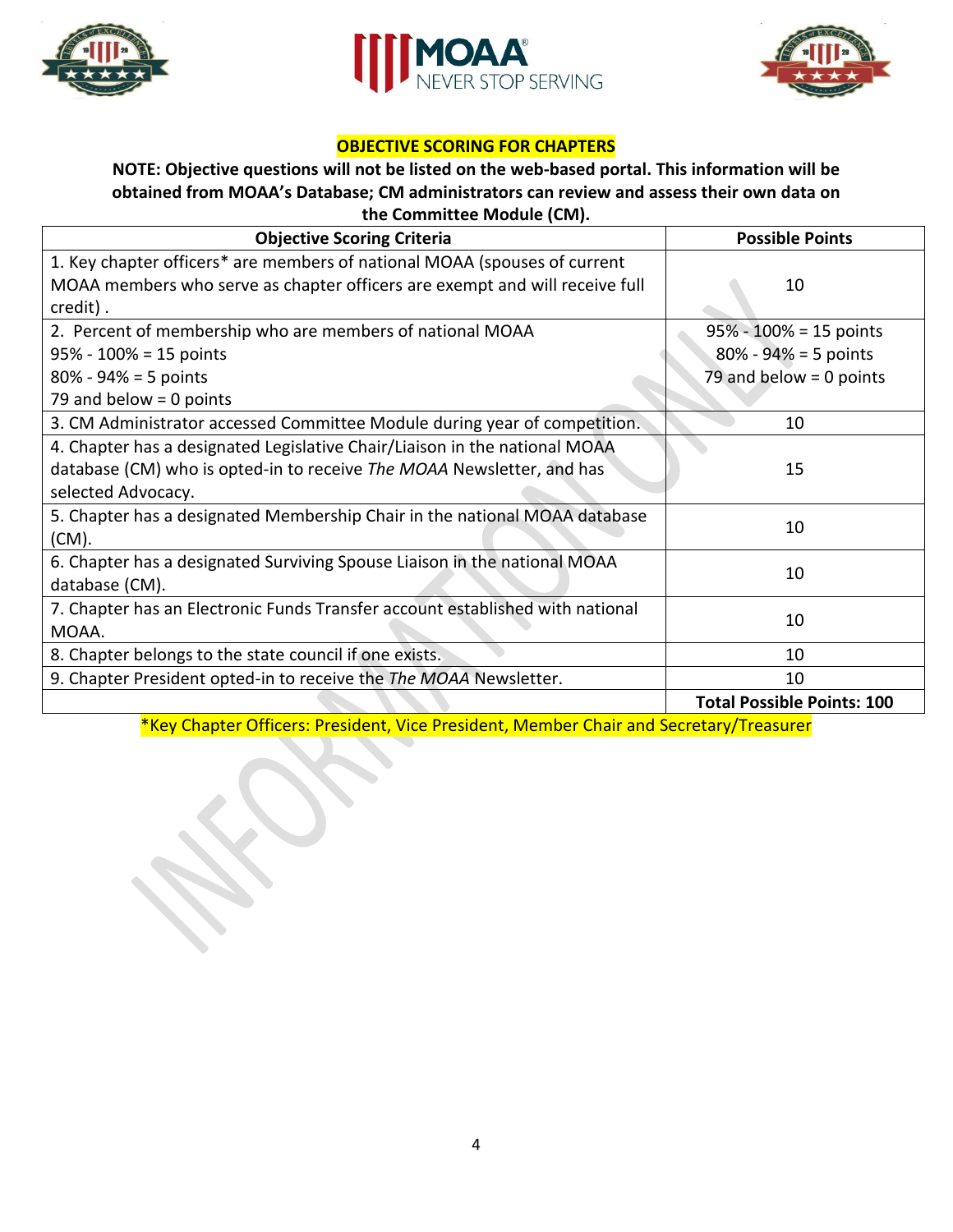





# **SUBJECTIVE SCORING FOR CHAPTERS**

# **NOTE: Subjective scoring questions will be listed on the web portal and should be answered**

| by the user                                                                                            |                                                   |  |  |
|--------------------------------------------------------------------------------------------------------|---------------------------------------------------|--|--|
| Section 1: 1 to 15 pts each                                                                            | User will be able to provide responses to         |  |  |
| <b>Maximum Total Points: 45</b>                                                                        | questions with limited character count            |  |  |
| 1. Grassroots Advocacy, i.e. meetings with state or federal                                            | Provide narrative response -                      |  |  |
| legislators, etc., including any virtual activities.                                                   | character limit: $0 - 2000$ characters            |  |  |
| 2. Community Engagement, e.g., MOAA                                                                    | Provide narrative response -                      |  |  |
| Foundation/Community Grant, Honor Flights, local                                                       | character limit: 0 - 2000 characters              |  |  |
| scholarship initiatives, support of JROTC/ROTC programs, etc.,                                         |                                                   |  |  |
| including any virtual activities.                                                                      |                                                   |  |  |
| 3. Recruiting and Retention, including how your chapter                                                | Provide narrative response -                      |  |  |
| stayed connected under the COVID-19 environment.                                                       | character limit: 0 - 2000 characters              |  |  |
| Section 2: 1 to 10 pts                                                                                 | User will be able to provide responses to         |  |  |
| <b>Total Points: 10</b>                                                                                | questions with limited character count            |  |  |
| 1. Briefly describe your chapter's leadership succession plan                                          | Provide narrative response -                      |  |  |
| and how well it's working.                                                                             | character limit: $0 - 2000$ characters            |  |  |
| - Describe how you identify and train future leaders;                                                  |                                                   |  |  |
| - How do you mentor new leaders; and                                                                   |                                                   |  |  |
| - Describe your structure for selecting new leaders                                                    |                                                   |  |  |
|                                                                                                        |                                                   |  |  |
| <b>Extra Credit: 1 to 10 pts</b>                                                                       | User will be able to provide responses to         |  |  |
| Total Points: up to 10; extra credit will provide a maximum                                            | questions with limited character count            |  |  |
| of 55 points                                                                                           |                                                   |  |  |
| 1. Describe an accomplishment of your chapter which you                                                | Provide narrative response -                      |  |  |
| haven't already described above.                                                                       | character limit: 0 - 2000 characters<br>$\bullet$ |  |  |
|                                                                                                        |                                                   |  |  |
| <b>Total Possible Points including extra credit: 55</b>                                                |                                                   |  |  |
| Addendum Item: User can upload a single attachment, to include a cover letter, to provide additional   |                                                   |  |  |
| information about the chapter or to expand on any of the narrative statements made on this submission. |                                                   |  |  |

**NOTE: addendum item is optional**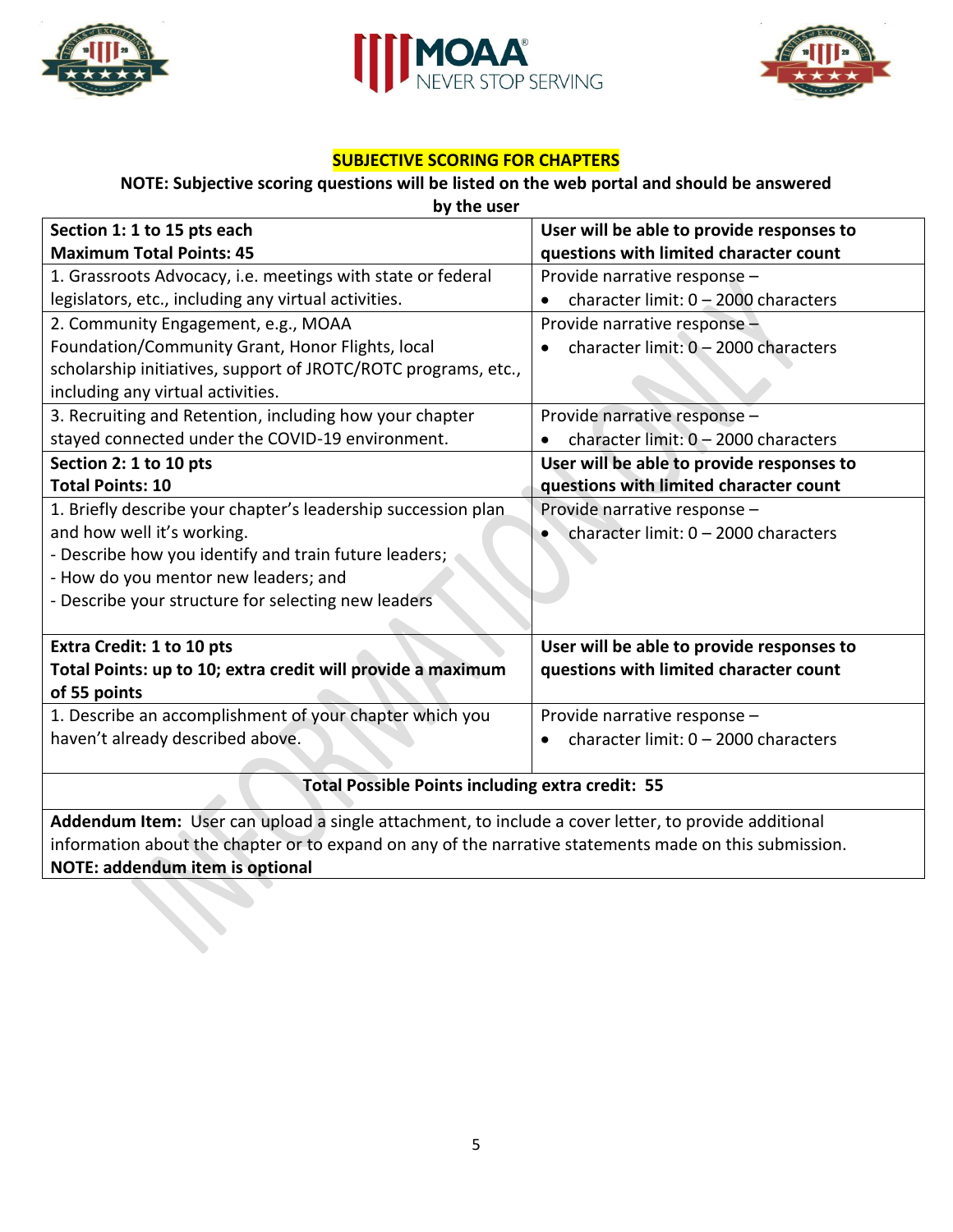





# **OBJECTIVE SCORING FOR COUNCILS**

#### **NOTE: Objective questions will not be listed on the web-based portal. This information will be verified in MOAA's Database; CM administrators can also review answers to these questions on the council's Committee Module (CM).**

| <b>Objective Scoring Criteria</b>                                          | <b>Possible Points</b>           |  |
|----------------------------------------------------------------------------|----------------------------------|--|
| 1. Council updated the council officers using the Committee Module (CM)    |                                  |  |
| within the last two years.                                                 | 15                               |  |
|                                                                            |                                  |  |
| 2. Council has a designated Legislative Chair/Liaison in the national MOAA |                                  |  |
| database (i.e. CM) who is opted-in to receive The MOAA Newsletter, and has | 15                               |  |
| selected Advocacy.                                                         |                                  |  |
| 3. Council has a designated membership chair in the national MOAA database |                                  |  |
| (i.e. CM)                                                                  | 10                               |  |
| 4. Council has a designated surviving spouse liaison in the national MOAA  |                                  |  |
| database (i.e. CM)                                                         | 10                               |  |
| 5. Council has its own web site or web presence.                           | 10                               |  |
|                                                                            | <b>Total Possible Points: 60</b> |  |

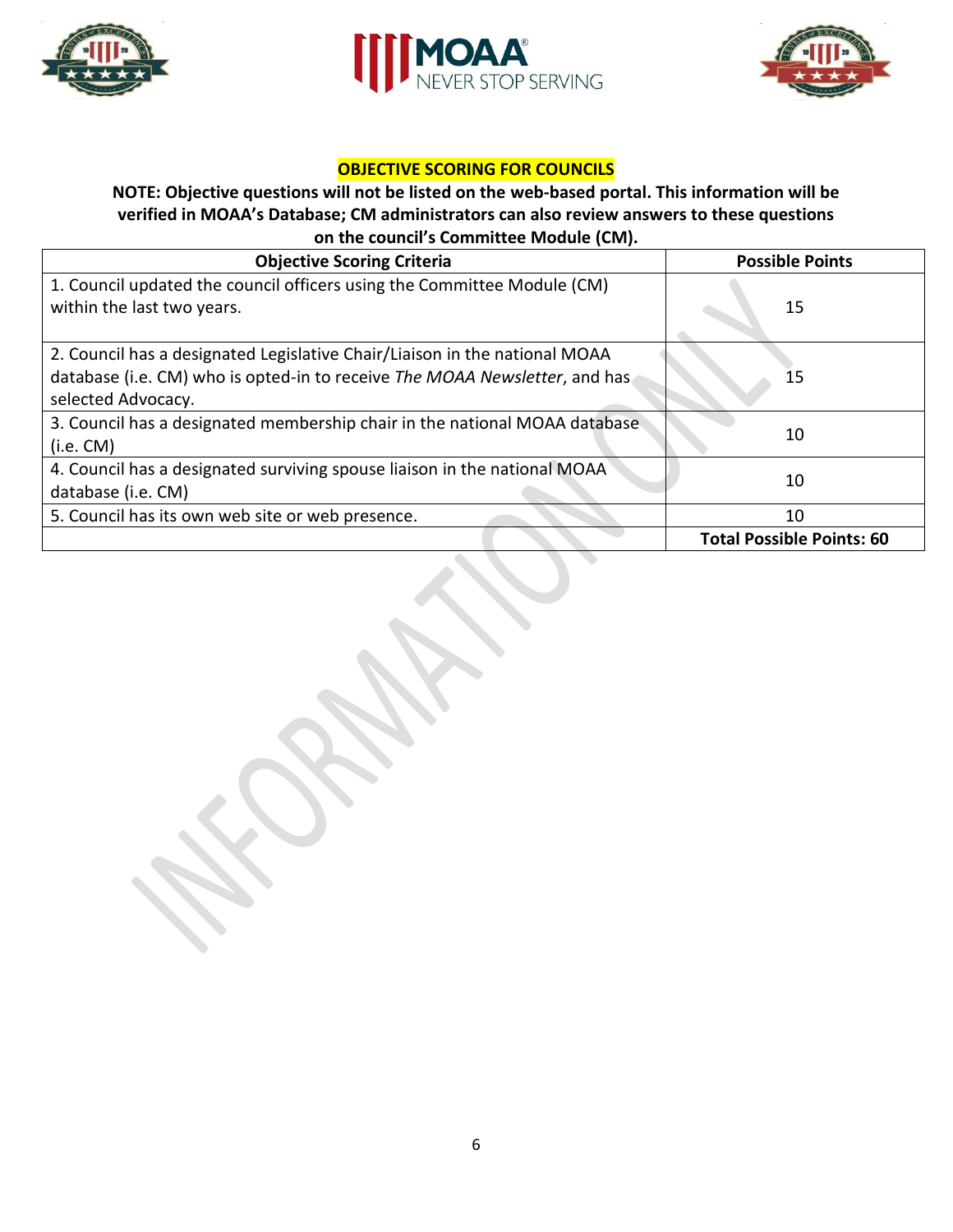





## **SUBJECTIVE SCORING FOR COUNCILS**

# **NOTE: Subjective scoring questions will be listed on the web portal and should be answered**

| by the user                                                             |                                                                                     |  |  |
|-------------------------------------------------------------------------|-------------------------------------------------------------------------------------|--|--|
| <b>Total Points Listed beside each question:</b>                        | User will be able to provide responses to<br>questions with limited character count |  |  |
| 1. Did the council provide support for national MOAA's                  | Provide narrative response -                                                        |  |  |
| legislative issues? (Examples: Sending out e-mail alerts,               | character limit: 0 - 2000 characters                                                |  |  |
| encouraging meetings with congressional legislators when they           | Please provide 1 or 2 specific examples                                             |  |  |
| are in their home districts, etc., including any virtual activities). - |                                                                                     |  |  |
| 1 to 15 pts                                                             |                                                                                     |  |  |
| Yes/no                                                                  |                                                                                     |  |  |
| 2. Did the council provide assistance to its chapters during the        | Provide narrative response -                                                        |  |  |
| year of competition with the following topics: (Please give 1 or 2      | character limit: 0 - 2000 characters<br>$\bullet$                                   |  |  |
| specific examples) $-1$ to 20 pts                                       | Please provide 1 or 2 specific examples                                             |  |  |
| Check boxes should be applied to each question listed.                  |                                                                                     |  |  |
| a. Chapter Management/Chapter Recruiting                                |                                                                                     |  |  |
| Program                                                                 |                                                                                     |  |  |
| Legislative Issues<br>b.                                                |                                                                                     |  |  |
| Training for new chapter officers<br>c.                                 |                                                                                     |  |  |
| Information sharing, i.e. print or digital<br>d.                        |                                                                                     |  |  |
| communications                                                          |                                                                                     |  |  |
| e. Other                                                                |                                                                                     |  |  |
| 3. How did the council encourage the exchange of ideas among            | Provide narrative response -                                                        |  |  |
| member chapters during the year of the competition, e.g.                | character limit: $0 - 2000$ characters                                              |  |  |
| meetings, conventions, etc.? - 1 to 10 pts                              | Please provide 1 or 2 specific examples                                             |  |  |
| Yes/no                                                                  |                                                                                     |  |  |
| 4. Did the council president, or his or her representative, make        | Provide narrative response -                                                        |  |  |
| chapter visits, including virtual visits? $-1$ to 10 pts                | character limit: $0 - 2000$ characters                                              |  |  |
| Yes/no                                                                  | Please provide 1 or 2 specific examples                                             |  |  |
| If yes, how many chapters were visited?                                 |                                                                                     |  |  |
| 5. Describe the health of your chapters and what you have done          | Provide narrative response -                                                        |  |  |
| as a council to ensure the viability of the chapters in your state?     | character limit: $0 - 2000$ characters                                              |  |  |
| $-1$ to 10 pts                                                          | Please provide 1 or 2 specific examples                                             |  |  |
| Yes/no                                                                  |                                                                                     |  |  |
| 6. EXTRA CREDIT (not a required field): Did the council actively        | Provide narrative response -                                                        |  |  |
| support state-level legislation that would benefit                      | character limit: $0 - 2000$ characters                                              |  |  |
| servicemembers and their families? $-1$ to 10 pts                       | Please give 1 or 2 specific examples                                                |  |  |
| Total Points: up to 10; extra credit will provide a maximum of 65       |                                                                                     |  |  |
| points.                                                                 |                                                                                     |  |  |
| Total Possible Points including extra credit: 65                        |                                                                                     |  |  |
|                                                                         |                                                                                     |  |  |